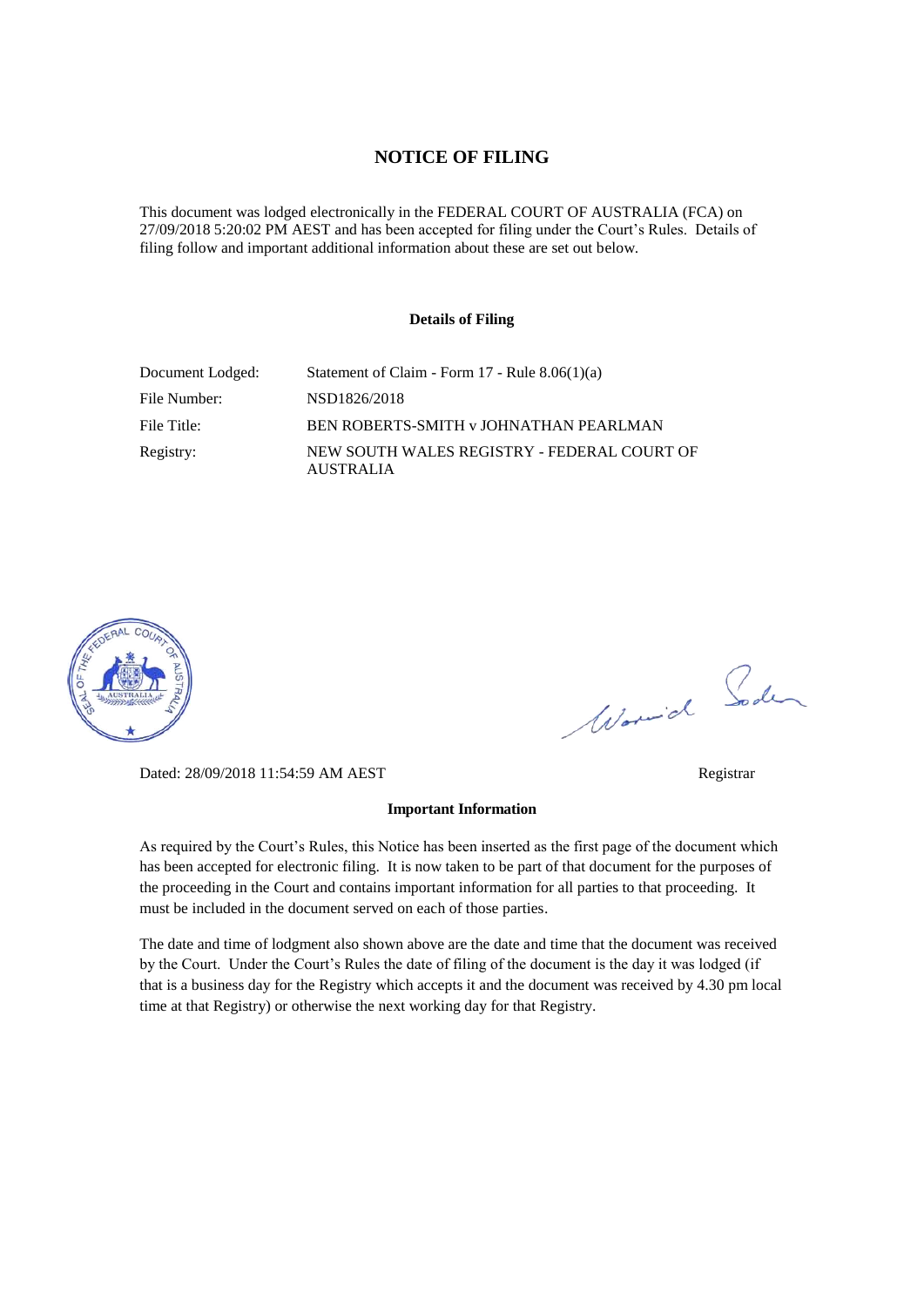Form 17 Rule 8.05(1)(a)

### **Statement of Claim**



No.

of 2018

**Federal Court of Australia** District Registry: New South Wales **Division: General Division** 

**Ben Roberts-Smith** Applicant

**Jonathan Pearlman** 

Respondent

The Applicant relies on the following facts and assertions:

#### THE APPLICANT

The Applicant is a former soldier and member of the Special Air Service Regiment  $\mathbf{1}$ (SASR) who was deployed on multiple occasions to Afghanistan.

#### THE RESPONDENT

- $\overline{2}$ The Respondent is journalist employed or engaged by Singapore Press Holdings Limited or one of its related corporations.
- 3 Singapore Press Holdings Limited is:
	- (a) the publisher of The Straits Times newspaper; and
	- (b) the publisher of material on the website located at the URL address www.straitstimes.com (the Straits Times Website).

#### **FIRST MATTER COMPLAINED OF**

**MA415772 doo vil** 

On or about 6 September 2018 the Respondent published and/or caused to be  $\overline{4}$ published of and concerning the Applicant an article on the Straits Times Website

| mark.obrien@markobrienlegal.com.au; paul.svilans@markobrienlegal.com.au |
|-------------------------------------------------------------------------|
|                                                                         |
|                                                                         |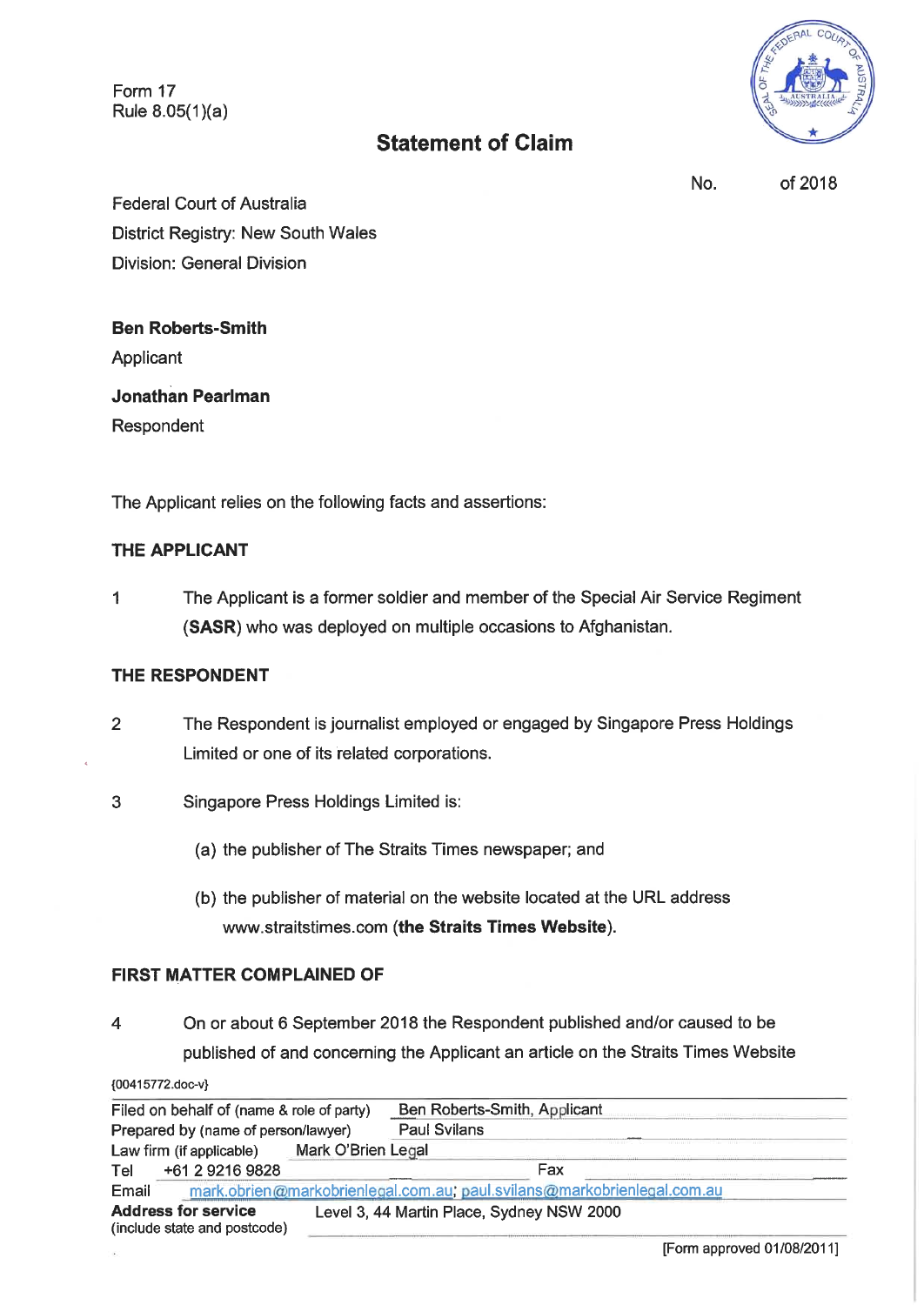entitled "Aussie war hero accused of misconduct and abuse" a copy of which is set out in Annexure "A" hereto (the first matter complained of).

#### **Particulars of Publication**

- (a) The Respondent was the author of the first matter complained of;
- (b) The first matter complained of was published and/or caused to be published by the Respondent by:
	- (i) providing a copy of the first matter complained of to the Straits Times for uploading to the Straits Times website; and/or
	- (ii) uploading and/or causing the uploading of the first matter complained of to the Straits Times website

and thereby making the publication available and/or causing the publication to be made available for download to a large number of readers in the Australian Capital Territory and each other State and Territory of Australia and in Singapore.

- (c) The publication was made available for download on and from 6 September 2018, and thereafter, at the address https://www.straitstimes.com/asia/australianz/aussie-war-hero-accused-ofmisconduct-and-abuse.
- (d) The first matter complained of was in fact downloaded and read in each State and Territory of Australia and in Singapore.
- (e) Further particulars of publication of the first matter complained of will be supplied following discovery and interrogatories.
- 5 The first matter complained of, in its natural and ordinary meaning, was defamatory of the Applicant.

#### **Particulars of Imputations**

The first matter complained of carried the following defamatory imputations of and concerning the Applicant:

(a) The Applicant while a member of the SASR in Afghanistan engaged in criminal conduct by violently assaulting afghan prisoners and bullying Australian soldiers.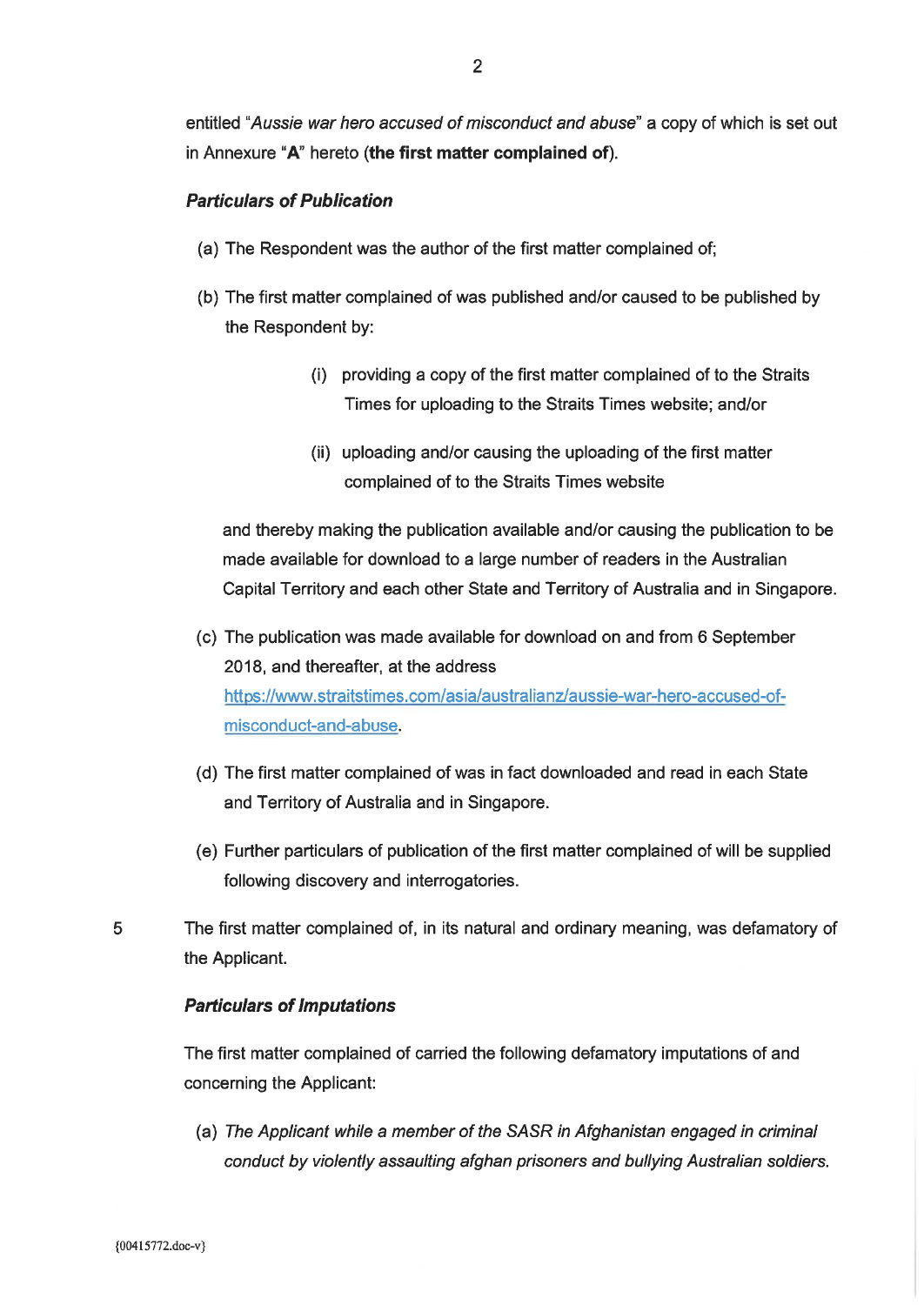- (b) The Applicant while a member of the SASR in Afghanistan engaged in criminal conduct by abusing unarmed civilians.
- (c) The Applicant while a member of the SASR in Afghanistan engaged in criminal conduct by killing detainees in Afghanistan.

#### Particulars of parts of the first matter complained of

The Applicant relies on the whole of the first matter complained of as giving rise to each of the imputations pleaded. In particular, the Applicant relies on the following parts of the first matter complained of, adopting the paragraph numbering in schedule 1 at Annexure "A" hereto, as follows:

- (a) Imputation 5(a): 2, 4, 10, 11, 13, 14
- (b) Imputation 5(b): 2, 4, 10, 11, 14
- (c) Imputation 5(c): 2, 10, 11, 12, 13, 14

#### THE SECOND MATTER COMPLAINED OF

6 On or about 6 September 2018 the Respondent published and/or caused to be published of and concerning the Applicant an article in The Straits Times newspaper entitled "Aussie war hero accused of misconduct and abuse" a copy of which is set out in Annexure "B" hereto (the second matter complained of).

#### **Particulars of Publication**

- (a) The Respondent was the author of the second matter complained of;
- (b) The second matter complained of was published, and/or caused to be published by the Respondent in The Straits Times newspaper:
	- (i) in Australia in airline lounges and elsewhere;
	- (ii) in Singapore.
- (c) Further particulars of publication of the second matter complained of will be supplied following discovery and interrogatories.
- $\overline{7}$ The second matter complained of, in its natural and ordinary meaning, was defamatory of the Applicant.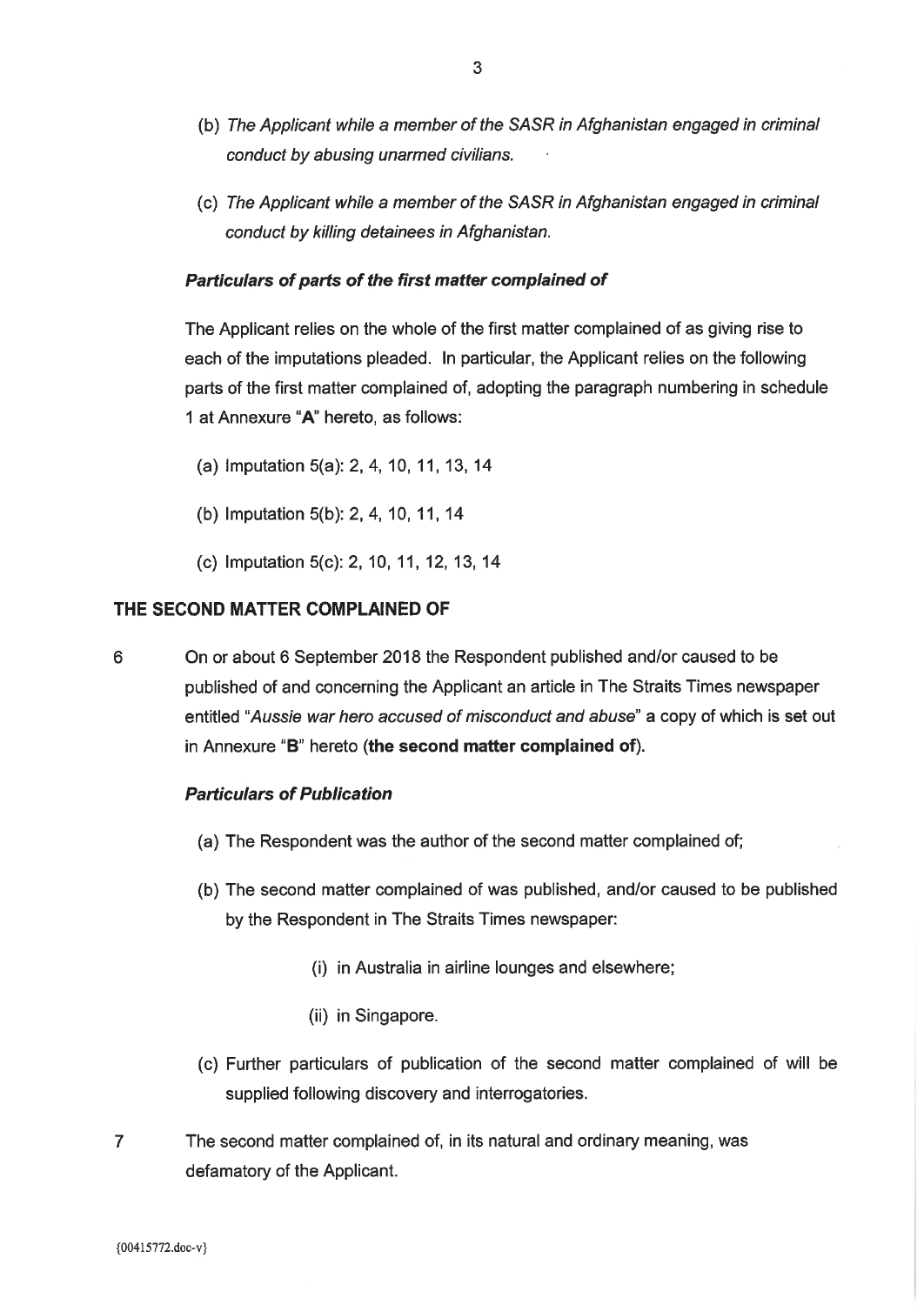#### **Particulars of Imputations**

- (a) The Applicant while a member of the SASR in Afghanistan engaged in criminal conduct by violently assaulting afghan prisoners and bullying Australian soldiers.
- (b) The Applicant while a member of the SASR in Afghanistan engaged in criminal conduct by abusing unarmed civilians.
- (c) The Applicant while a member of the SASR in Afghanistan engaged in criminal conduct by killing detainees in Afghanistan.

#### Particulars of parts of the second matter complained of

The Applicant relies on the whole of the second matter complained of as giving rise to each of the imputations pleaded. In particular, the Applicant relies on the following parts of the second matter complained of, adopting the paragraph numbering at Annexure "B" hereto, as follows:

- (a) Imputation 7(a): 2, 4, 10, 11, 13, 14
- (b) Imputation 7(b): 2, 4, 10, 11, 14
- (c) Imputation 7(c): 2, 10, 11, 12, 13, 14

#### **DAMAGE**

- 8 By reason of publication of the matters complained of, the Applicant has been greatly injured and his business, personal and professional reputation has been and will be brought into public disrepute, odium, ridicule and contempt.
- $9$ The Applicant claims damages, including aggravated damages, interest and costs.

#### **Particulars of Aggravated Damages**

- (a) The Applicant's knowledge of the falsity of the imputations.
- (b) The conduct of the Respondent in presenting the publication of the matters complained of in an over-sensationalised manner.
- (c) The failure of the Respondent to apologise to the Applicant despite being informed that the first matter complained of is false and defamatory. See letter from Mark O'Brien Legal to the Respondent dated 21 September 2018.
- (d) Further particulars of aggravated damages will be provided in due course.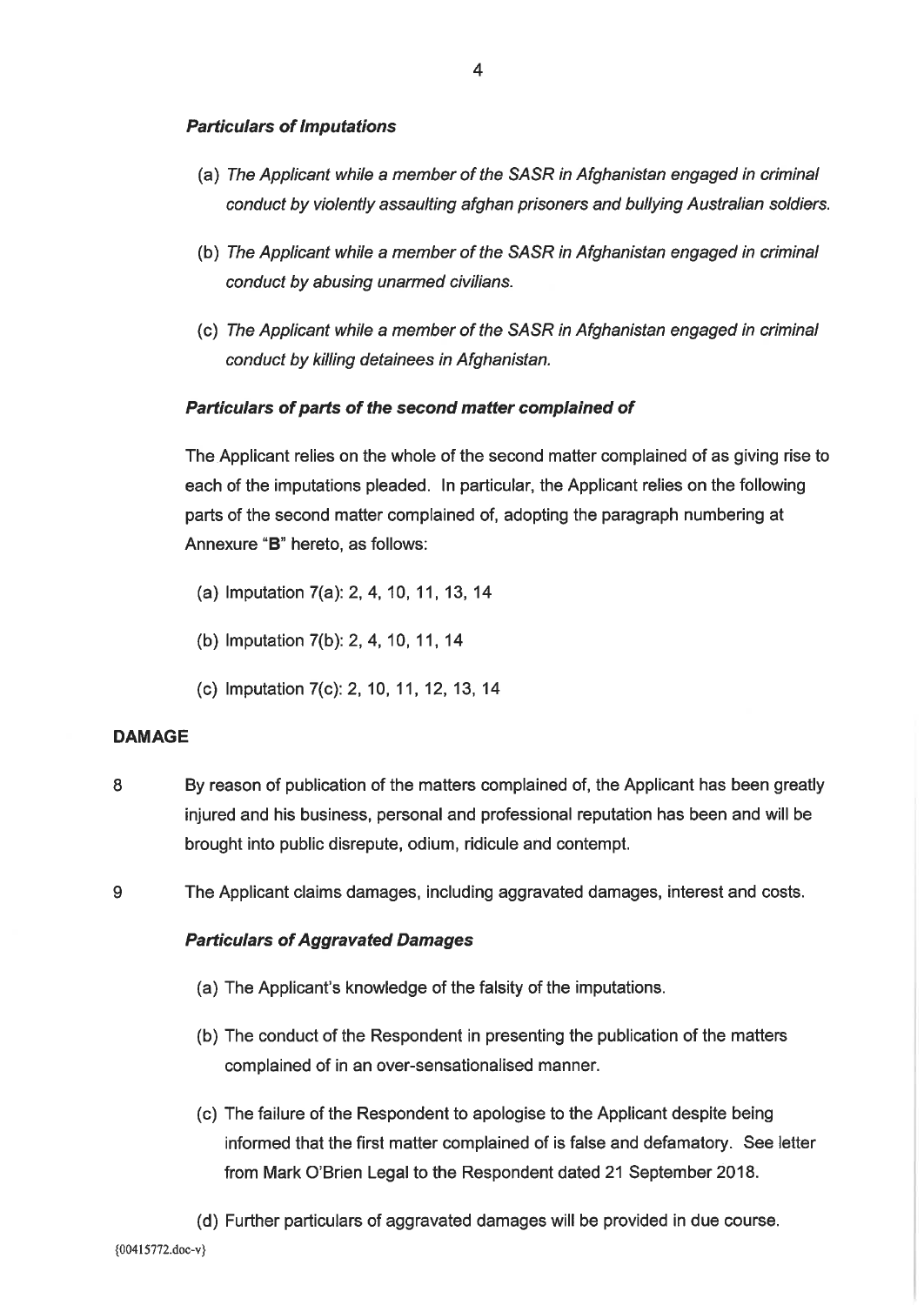Date: 27 September 2018

Signed by Paul Svilans<br>Lawyer for the Applicant

This pleading was settled by Matthew Richardson of Counsel.

 $\hat{\mathbf{a}}$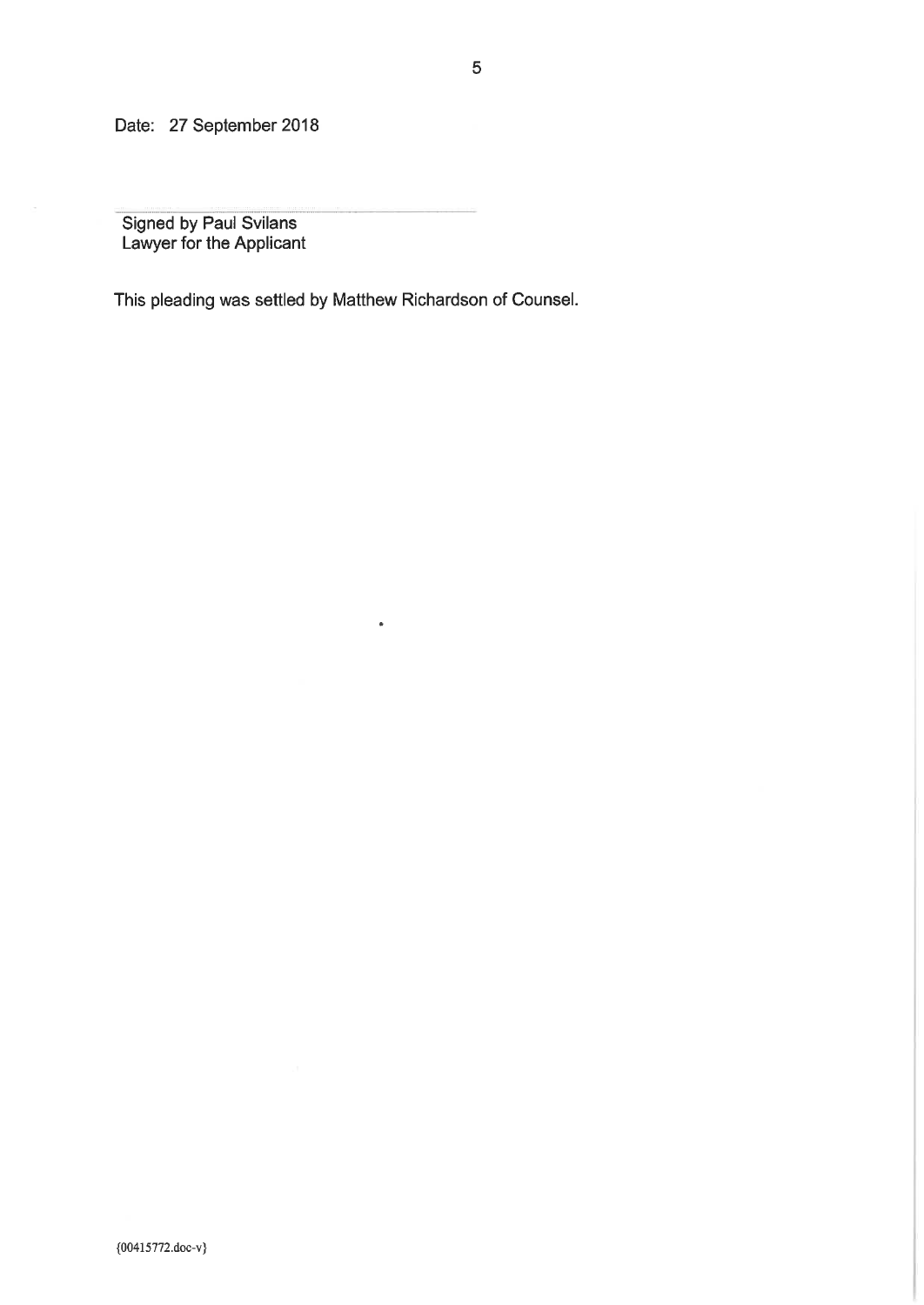#### **Certificate of lawyer**

I, Paul Svilans, certify to the Court that, in relation to the Statement of Claim filed on behalf of the Applicant, the factual and legal material available to me at present provides a proper basis for each allegation in the pleading.

Date: 27 September 2018

**Signed by Paul Svilans** Lawyer for the Applicant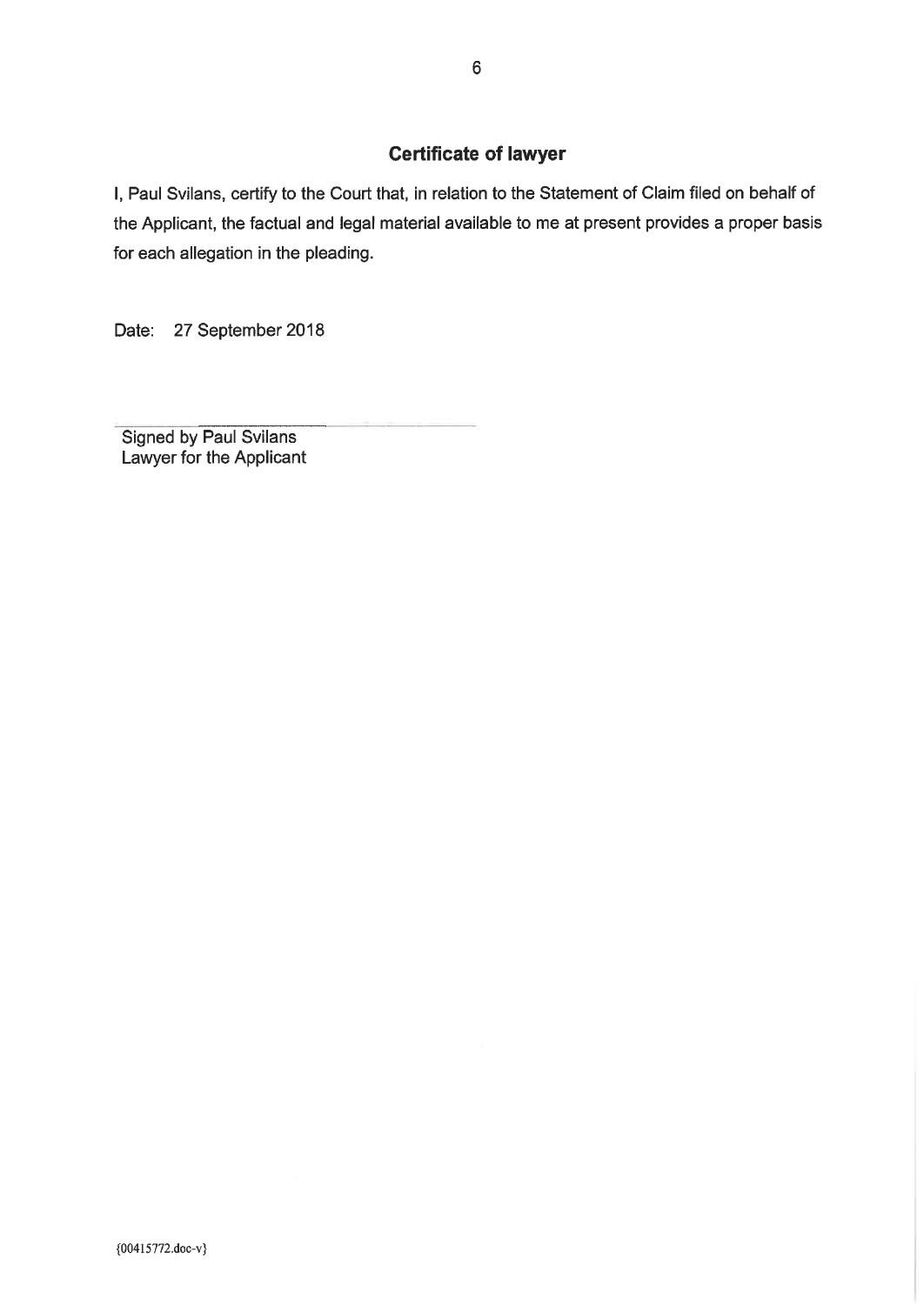Date: 27 September 2018

 $\hat{\boldsymbol{\theta}}$ 

ng.

Signed by Paul Svilans<br>Lawyer for the Applicant

This pleading was settled by Matthew Richardson of Counsel.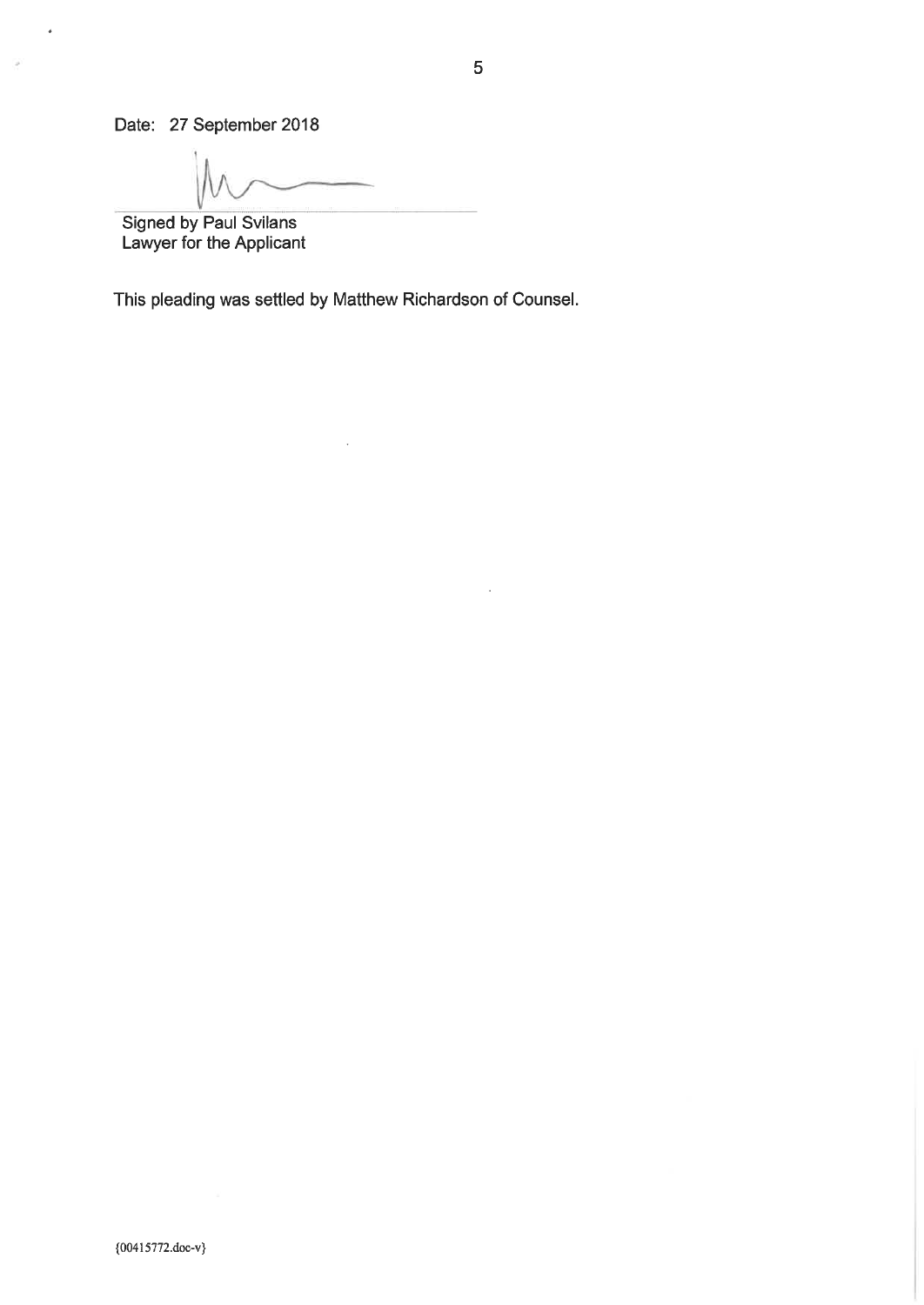## **Certificate of lawyer**

I, Paul Svilans, certify to the Court that, in relation to the Statement of Claim filed on behalf of the Applicant, the factual and legal material available to me at present provides a proper basis for each allegation in the pleading.

Date: 27 September 2018

**Signed by Paul Svilans** Lawyer for the Applicant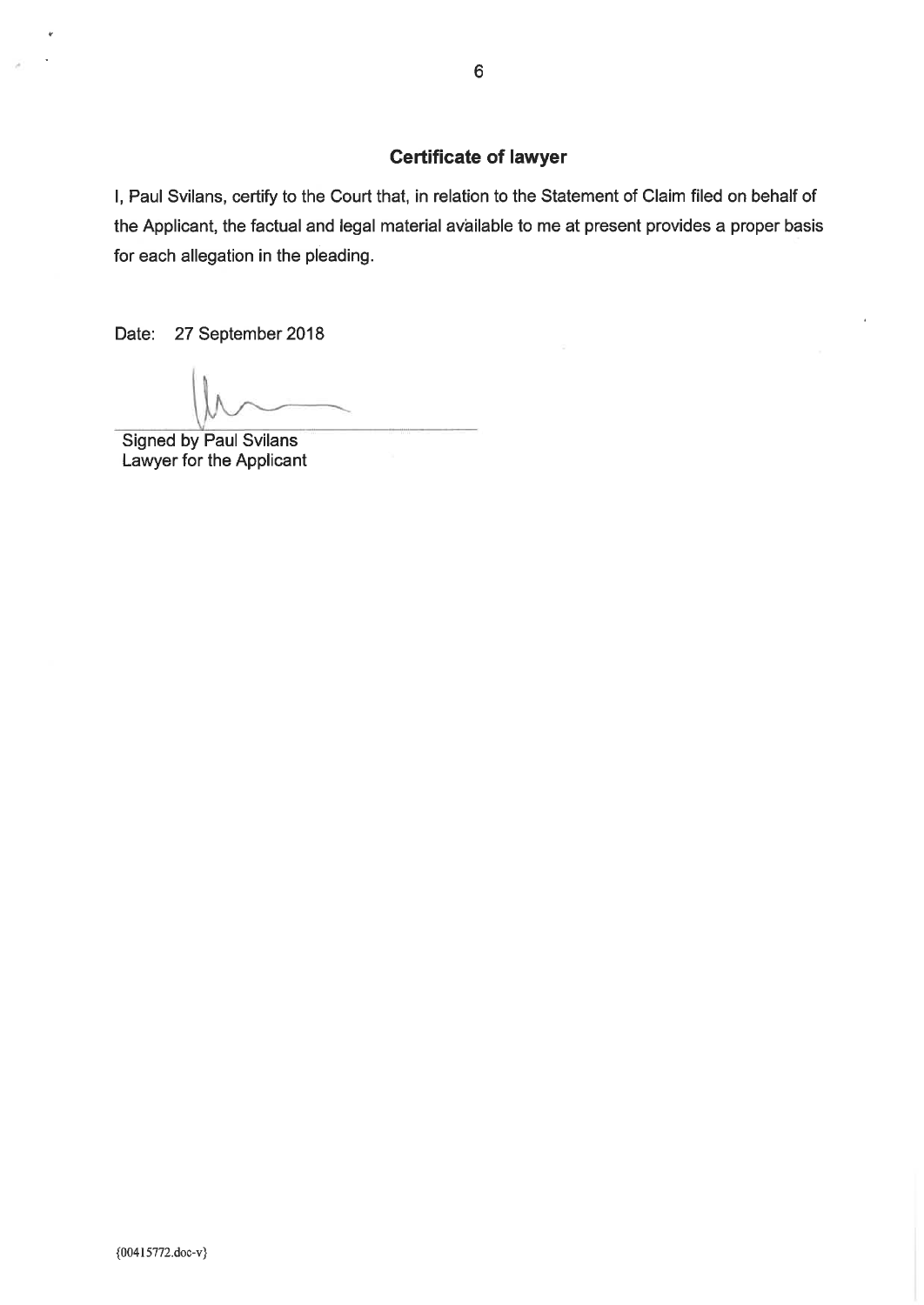# **ANNEXURE "A"**

## **THE STRAITS TIMES**

# 2. Aussie war hero accused of misconduct and abuse





Mr Ben Roberts-Smith, who faces misconduct allegations, received the Victoria Cross in 2011 for bravery in 4. Afghanistan. PHOTO: AGENCE FRANCE-PRESSE

© PUBLISHED SEP 6, 2018, 5:00 AM SGT

- 5. Questions over conduct on battlefield prompt debate on veneration of soldiers
- Jonathan Pearlman For The Straits Times In Sydney  $\mathcal{L}.$
- 4. During a hard-fought battle in a small village in Afghanistan in 2010, Australian corporal Ben Roberts-Smith cemented his reputation as a war hero after ignoring a volley of bullets to distract enemy machine gunners and rescue a patrol that was under heavy fire.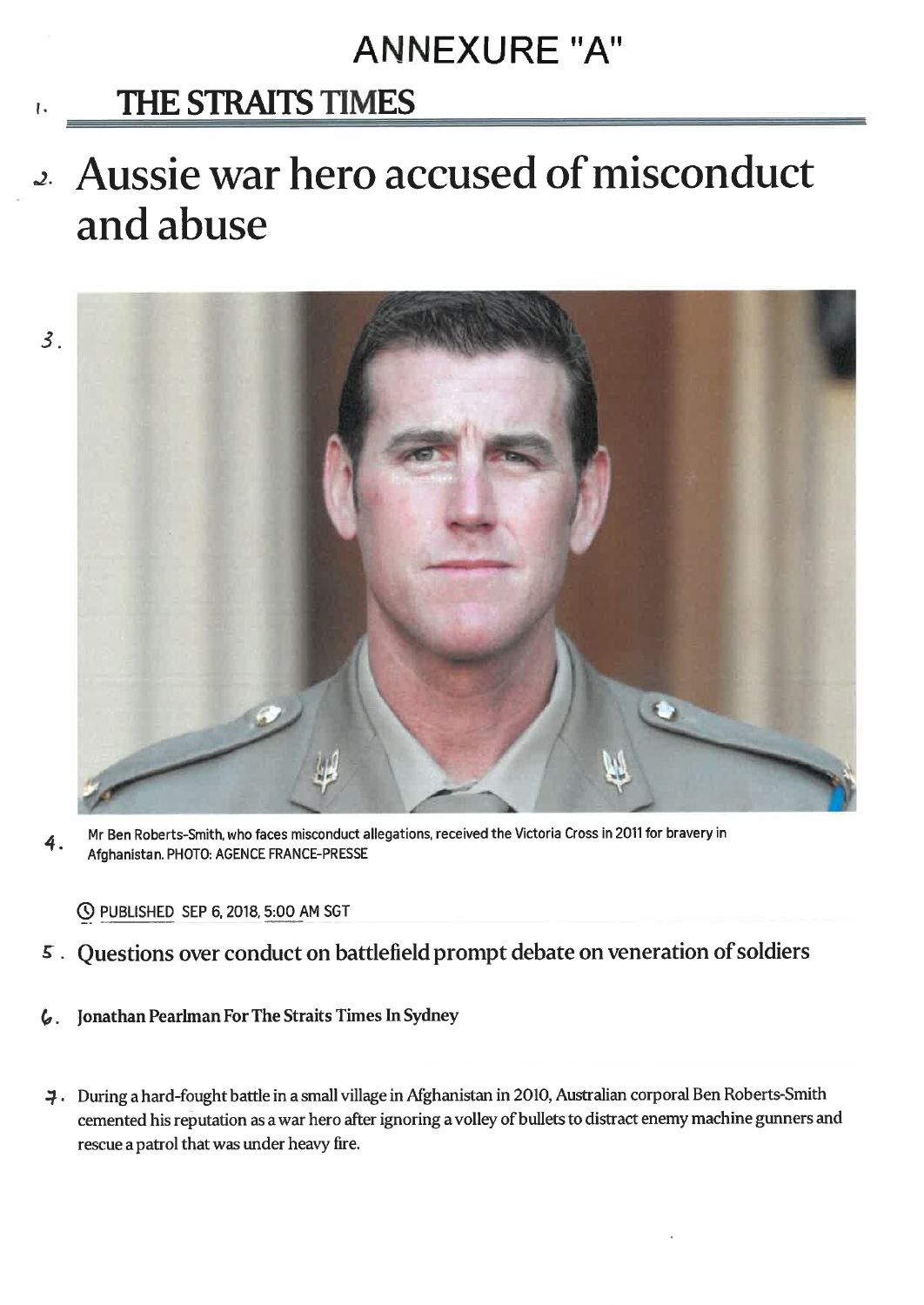- For his remarkable gallantry, Mr Roberts-Smith, who was a member of Australia's elite Special Air Service (SAS)  $\hat{\mathbf{x}}$ . Regiment, became a rare recipient of the nation's highest military honour, the Victoria Cross, making him one of the nation's best-known and most decorated soldiers.
- The citation for the honour said that he showed "a total disregard for his own safety" and "his valour was an 9. inspiration".
- But his reputation has come under question after he was accused of misconduct and breaches of ethics in a to. scandal that has prompted debate about the nation's veneration of its soldiers.
- In a series of explosive investigative reports by Fairfax Media, Mr Roberts-Smith, 39, was accused of criminal Ħ. misconduct on the battlefield, including violence against Afghan prisoners and bullying fellow Australian soldiers.
- The allegations were reportedly leaked from an inquiry into Australia's elite forces, which have been accused of  $12.$ widespread misconduct that included unlawfully killing detainees in Afghanistan.
- According to a Fairfax Media report on Aug 11, dozens of veterans, officials, witnesses and soldiers who served  $13.$ with Mr Roberts-Smith accused him of misconduct towards his fellow soldiers and detainees.
- The claims included "bullying, intimidation and his involvement in small SAS teams suspected of the abuse of  $14.$ unarmed civilians and the use of force that goes well beyond what is acceptable in the theatre of war". This followed a series of reports which began to emerge last year raising questions about the conduct of Mr Roberts-Smith, who is married with children.
- Mr Roberts-Smith has denied all allegations and launched defamation proceedings against Fairfax Media in the  $15.$ Federal Court. He has also requested that the Australian Federal Police investigate whether there has been illegal leaking of evidence.
- He told The Australian on Aug 18 that the allegations arose from a smear campaign by jealous and disgruntled  $16.$ former elite soldiers.
- The allegations against Mr Roberts-Smith came as a shock and received widespread coverage, partly because he  $17.$ has attracted a high profile since receiving his decoration. He left full-time army duties in 2013 and is a general manager of the Seven Network television station in Queensland.
- The attack on his service record and reputation prompted fierce debate over the treatment of Australian war 18. heroes.
- Some figures leapt to the defence of Mr Roberts-Smith, including former defence minister Brendan Nelson, now 19. director of the Australian War Memorial. "War is a messy business," he told 2GB Radio on Aug 15.
- "Ben Roberts-Smith is, by any standard, one of the greatest Australians in terms of heroism the country has  $20.$ produced. His reputation is being traduced by elements of the media that, in my opinion, diminish the respect that we have for them and the job that they should be doing."
- But some historians criticised Dr Nelson's approach, saying it was important to ask difficult questions about the  $2l.$ military's conduct in war.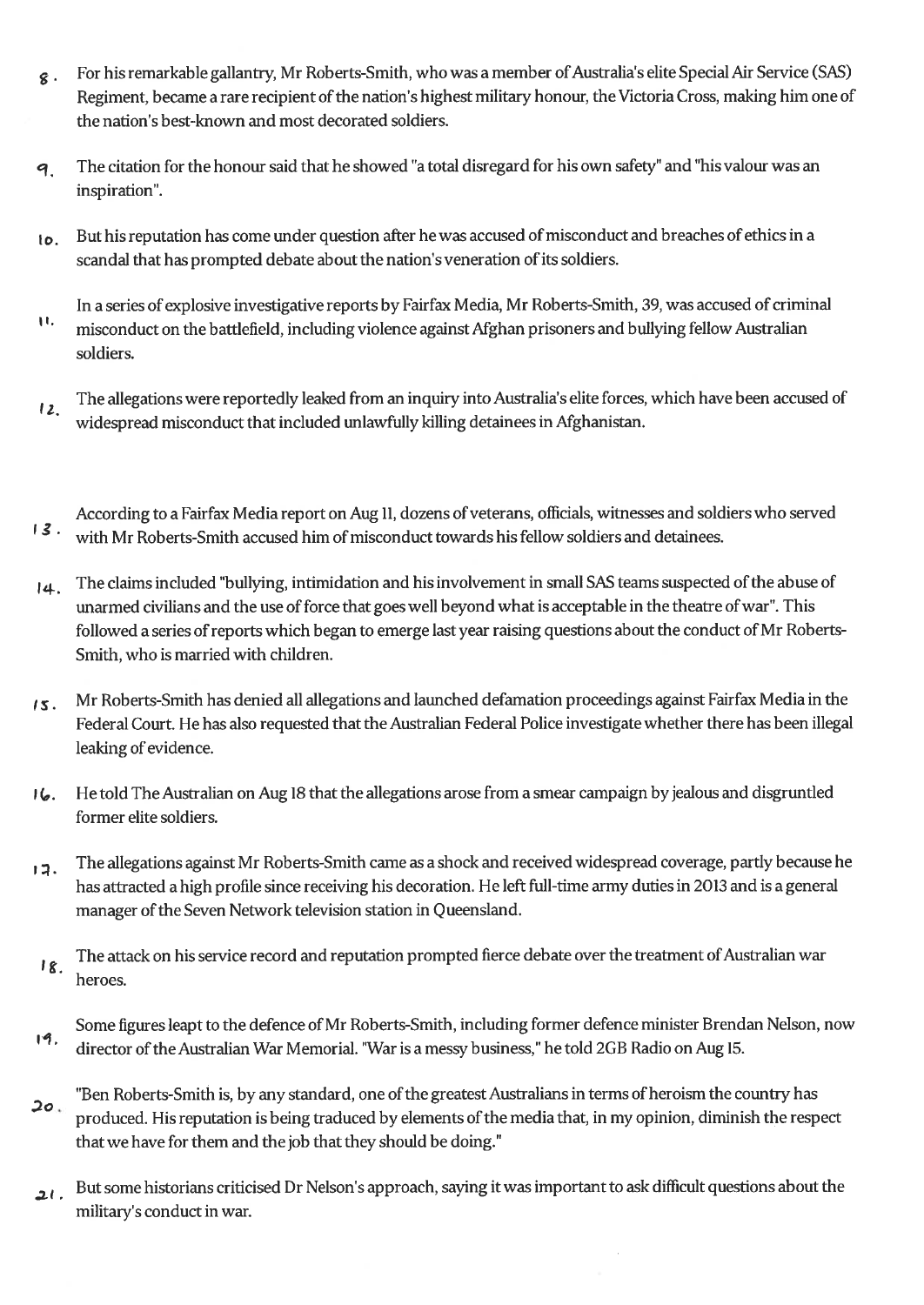- "A democratic society requires a media that's capable of asking difficult questions, as well as historians asking 22. similar questions," Australian National University Professor Frank Bongiorno told Fairfax Media on Aug 17.
- "The idea there are no-go areas or areas that belong to the sacred, that journalists, historians and other  $23.$ academics shouldn't encroach on is dangerous for a democracy."
- A similar debate previously arose over the veneration of the Australian soldiers who fought at the famous 24. Gallipoli campaign in World War I.

Some commentators have urged the nation to take a more critical approach to the role of its troops, saying myth-25 making does not do justice to the reality of the war and can sometimes be misused to promote nationalism or patriotism.

- For now, this debate has spilt into the courts, which will decide whether Mr Roberts-Smith's reputation was  $26.$ unfairly maligned.
	-
	- ▶ Ferms&Comittatin<br>▶ JankDelt / Freach tis finite
- > Dirta: Profection Policy Advertise to City
- 

SPH Digital News / Copyright © 2018 Singapore Press Holdings Ltd. Co. Regn. No. 198402868E. All rights reserved